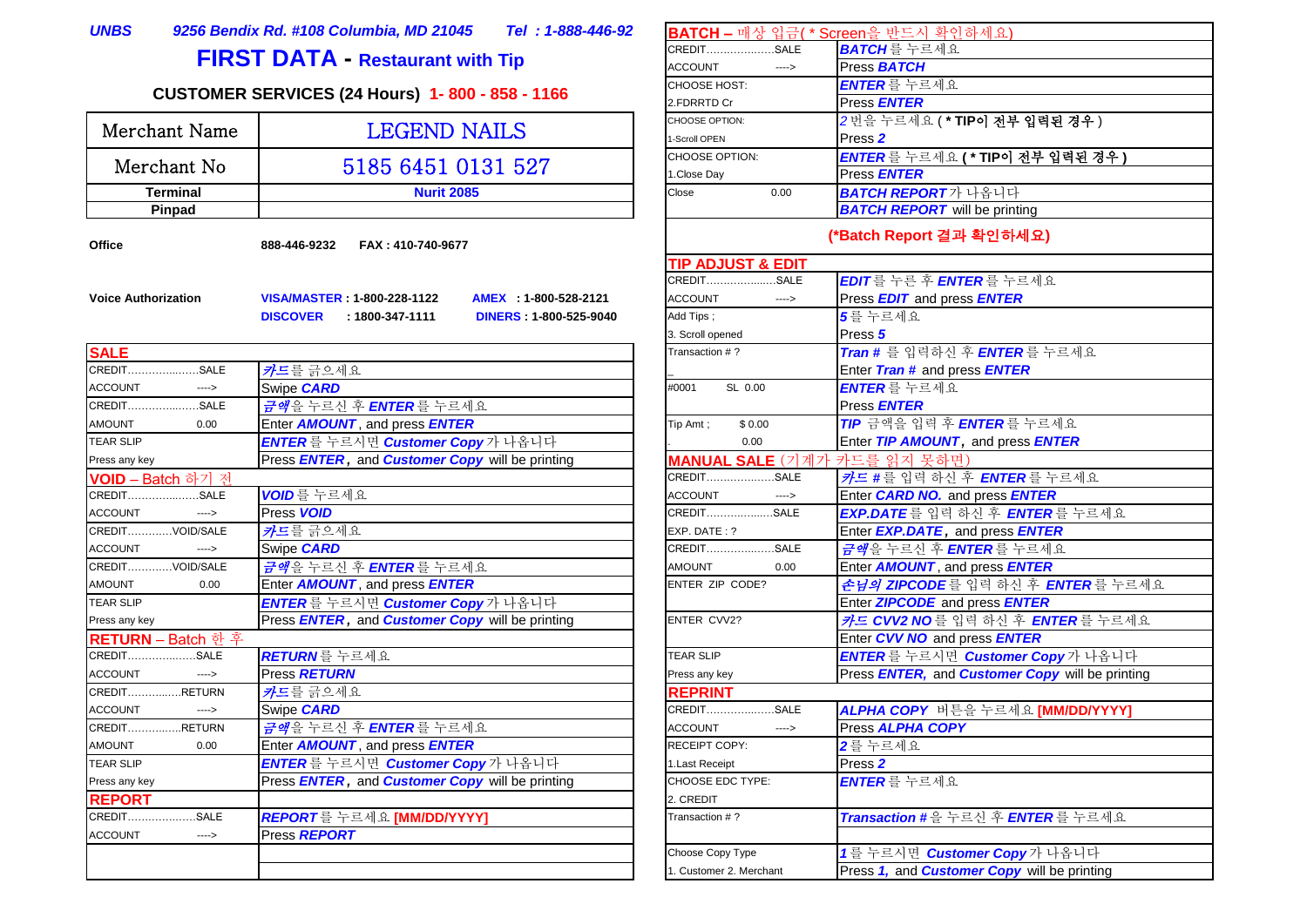**FIRST DATA - Retail**

## **CUSTOMER SERVICES (24 Hours) 1- 800 - 858 - 1166**

| Merchant Name   | <b>J &amp; J COLLECTION</b> | <b>ACCOUNT</b> | $---$ >               | <b>IPress BATCH</b> |
|-----------------|-----------------------------|----------------|-----------------------|---------------------|
|                 |                             | CHOOSE HOST:   |                       | ENTER를 누르세요         |
|                 | 5309 6067 0100 122          | 2.FDRRTD Cr    |                       | <b>Press ENTER</b>  |
| Merchant No     |                             |                | <b>CHOOSE OPTION:</b> | ENTER를 누르세요         |
| <b>Terminal</b> | <b>Nurit 2085</b>           | 1.Close Day    |                       | <b>Press ENTER</b>  |
| <b>Pinpad</b>   |                             | Close          | 0.00                  | BATCH REPORT가 나옵니다  |

| <b>Sales Agent Office</b>  | 770-622-7161<br>FAX : 678-623-3873       |                               | <b>IDEBIT SALE</b> |        |                           |
|----------------------------|------------------------------------------|-------------------------------|--------------------|--------|---------------------------|
| <b>Washington Office</b>   | 1-888-446-9232                           |                               | CREDIT             |        | <b>IPAYMT MODE</b> 를 누르세요 |
|                            |                                          |                               | <b>ACCOUNT</b>     | ---->  | <b>IPress PAYMT MODE</b>  |
| <b>Voice Authorization</b> | VISA/MASTER 1-800-228-1122               | AMEX : 1-800-528-2121         | <b>DEDIT</b>       | . SALE | <b>'카드</b> 를 긁으세요'        |
|                            | $: 1800 - 347 - 1111$<br><b>DISCOVER</b> | <b>DINERS: 1-800-525-9040</b> | <b>ACCOUNT</b>     | ---->  | Swipe <b>CARD</b>         |

| <b>SALE</b><br>CREDIT   |                                                                | <b>AMOUNT</b><br>0.00   | Enter <b>AMOUNT</b> , and press <b>ENTER</b>                   |
|-------------------------|----------------------------------------------------------------|-------------------------|----------------------------------------------------------------|
| .SALE                   | 카드를 긁으세요                                                       | <b>ENTER PIN NUMBER</b> | Pin pad에 PIN #를 입력 후 ENTER를 누르세요                               |
| <b>ACCOUNT</b><br>----> | Swipe <b>CARD</b>                                              |                         | Enter PIN #, and press <b>ENTER</b> from pin pad               |
| CREDIT<br>.SALE         | 금액을 누르신 후 ENTER를 누르세요                                          | <b>TEAR SLIP</b>        | ENTER를 누르시면 Customer Copy가 나옵니다                                |
| <b>AMOUNT</b><br>0.00   | Enter <b>AMOUNT</b> , and press <b>ENTER</b>                   | Press any key           | Press <b>ENTER</b> , and <b>Customer Copy</b> will be printing |
| <b>TEAR SLIP</b>        | ENTER를 누르시면 Customer Copy가 나옵니다                                | MANUAL SALE (기계가        | 카드를 읽지 못하면)                                                    |
| Press any key           | Press <b>ENTER</b> , and <b>Customer Copy</b> will be printing | CREDITSALE              | 카드 #를 입력 하신 후 ENTER를 누르세요                                      |
| VOID - Batch 하기 전       |                                                                | <b>ACCOUNT</b><br>----> | Enter CARD NO. and press ENTER                                 |
| CREDITSALE              | VOID를 누르세요                                                     | <b>CREDIT</b><br>. SALE | EXP.DATE를 입력 하신 후 ENTER를 누르세요                                  |
| <b>ACCOUNT</b><br>----> | Press <b>VOID</b>                                              | EXP. DATE: ?            | Enter <b>EXP.DATE</b> , and press <b>ENTER</b>                 |
| CREDITVOID/SALE         | 카드를 긁으세요                                                       | <b>CREDIT</b><br>SALE   | 금액을 누르신 후 ENTER를 누르세요                                          |
| <b>ACCOUNT</b><br>----> | Swipe <b>CARD</b>                                              | <b>AMOUNT</b><br>0.00   | Enter <b>AMOUNT</b> , and press <b>ENTER</b>                   |
| CREDITVOID/SALE         | 금액을 누르신 후 ENTER를 누르세요                                          | <b>ENTER ZIP CODE?</b>  | 손님의 ZIPCODE를 입력 하신 후 ENTER를 누르세요                               |
| <b>AMOUNT</b><br>0.00   | Enter <b>AMOUNT</b> , and press <b>ENTER</b>                   |                         | Enter <b>ZIPCODE</b> and press <b>ENTER</b>                    |
| <b>TEAR SLIP</b>        | <b>ENTER</b> 를 누르시면 Customer Copy가 나옵니다                        | <b>ENTER CVV2?</b>      | 카드 CVV2 NO를 입력 하신 후 ENTER를 누르세요                                |
| Press any key           | Press <b>ENTER</b> , and <b>Customer Copy</b> will be printing |                         | Enter CVV NO and press ENTER                                   |
| RETURN - Batch 한 후      |                                                                | <b>TEAR SLIP</b>        | ENTER를 누르시면 Customer Copy가 나옵니다                                |
| CREDIT<br>SALE          | RETURN를 누르세요                                                   | Press any key           | Press <b>ENTER</b> , and <b>Customer Copy</b> will be printing |
| <b>ACCOUNT</b><br>----> | <b>Press RETURN</b>                                            | <b>REPRINT</b>          |                                                                |
| CREDITRETURN            | 카드를 긁으세요                                                       | <b>CREDIT</b><br>SALE   | ALPHA COPY 버튼을 누르세요 [MM/DD/YYYY]                               |
| <b>ACCOUNT</b><br>----> | Swipe <b>CARD</b>                                              | <b>ACCOUNT</b><br>----> | Press <b>ALPHA COPY</b>                                        |
| CREDITRETURN            | 금액을 누르신 후 ENTER를 누르세요                                          | <b>RECEIPT COPY:</b>    | 2를 누르세요                                                        |
| <b>AMOUNT</b><br>0.00   | Enter <b>AMOUNT</b> , and press <b>ENTER</b>                   | 1.Last Receipt          | Press 2                                                        |
| <b>TEAR SLIP</b>        | ENTER를 누르시면 Customer Copy가 나옵니다                                | CHOOSE EDC TYPE:        | ENTER를 누르세요                                                    |
| Press any key           | Press <b>ENTER</b> , and <b>Customer Copy</b> will be printing | 2. CREDIT               |                                                                |
|                         |                                                                | Transaction #?          | Transaction #을 누르신 후 ENTER를 누르세요                               |
|                         |                                                                |                         |                                                                |
|                         |                                                                | Choose Copy Type        | 1를 누르시면 Customer Copy가 나옵니다                                    |
|                         |                                                                | . Customer 2. Merchant  | Press 1, and <b>Customer Copy</b> will be printing             |
|                         |                                                                |                         |                                                                |

| <b>REPORT</b>                            |       |                                                                |
|------------------------------------------|-------|----------------------------------------------------------------|
| CREDITSALE                               |       | REPORT를 누르세요 [MM/DD/YYYY]                                      |
| ACCOUNT                                  | ----> | Press REPORT                                                   |
| <mark>BATCH – 매상 입금</mark><br>CREDITSALE |       |                                                                |
|                                          |       | BATCH를 누르세요                                                    |
| ACCOUNT                                  | ----> | Press <b>BATCH</b>                                             |
| CHOOSE HOST:                             |       | ENTER를 누르세요                                                    |
| 2.FDRRTD Cr                              |       | Press <b>ENTER</b>                                             |
| <b>CHOOSE OPTION:</b>                    |       | ENTER를 누르세요                                                    |
| 1.Close Day                              |       | Press <b>ENTER</b>                                             |
| Close                                    | 0.00  | BATCH REPORT가 나옵니다                                             |
|                                          |       | <b>BATCH REPORT</b> will be printing                           |
| <b>DEBIT SALE</b>                        |       |                                                                |
| CREDITSALE                               |       | PAYMT MODE를 누르세요                                               |
| ACCOUNT                                  | ----> | Press PAYMT MODE                                               |
| DEDITSALE                                |       | <i>카</i> 드를 긁으세요                                               |
| ACCOUNT                                  | ----> | Swipe <b>CARD</b>                                              |
| DEDITSALE                                |       | <i>금액</i> 을 누르신 후 <i>ENTER</i> 를 누르세요                          |
| AMOUNT                                   | 0.00  | Enter <b>AMOUNT</b> , and press <b>ENTER</b>                   |
| <b>ENTER PIN NUMBER</b>                  |       | Pin pad에 PIN #를 입력 후 ENTER를 누르세요                               |
|                                          |       | Enter PIN #, and press <b>ENTER</b> from pin pad               |
| <b>TEAR SLIP</b>                         |       | ENTER를 누르시면 Customer Copy가 나옵니다                                |
| Press any key                            |       | Press <b>ENTER</b> , and <b>Customer Copy</b> will be printing |
|                                          |       | MANUAL SALE (기계가 카드를 읽지 못하면)                                   |
| CREDITSALE                               |       | 카드 #를 입력 하신 후 ENTER를 누르세요                                      |
| ACCOUNT                                  |       | Enter CARD NO. and press ENTER                                 |
| CREDITSALE                               |       | EXP.DATE를 입력 하신 후 ENTER를 누르세요                                  |
| EXP. DATE: ?                             |       | Enter <b>EXP.DATE</b> , and press <b>ENTER</b>                 |
| CREDITSALE                               |       | <i>금액</i> 을 누르신 후 <i>ENTER</i> 를 누르세요                          |
| AMOUNT                                   | 0.00  | Enter <b>AMOUNT</b> , and press <b>ENTER</b>                   |
| <b>ENTER ZIP CODE?</b>                   |       | 손님의 ZIPCODE를 입력 하신 후 ENTER를 누르세요                               |
|                                          |       | Enter <b>ZIPCODE</b> and press <b>ENTER</b>                    |
| <b>ENTER CVV2?</b>                       |       | 카드 CVV2 NO를 입력 하신 후 ENTER를 누르세요                                |
|                                          |       | Enter CVV NO and press ENTER                                   |
| <b>TEAR SLIP</b>                         |       | ENTER를 누르시면 Customer Copy가 나옵니다                                |
| Press any key                            |       | Press <b>ENTER</b> , and <b>Customer Copy</b> will be printing |
| <b>REPRINT</b>                           |       |                                                                |
| <b>CREDITSALE</b>                        |       | ALPHA COPY 버튼을 누르세요 [MM/DD/YYYY]                               |
| ACCOUNT                                  | ----> | Press ALPHA COPY                                               |
| RECEIPT COPY:                            |       | 2를 누르세요                                                        |
| 1.Last Receipt                           |       | Press 2                                                        |
| CHOOSE EDC TYPE:                         |       | ENTER를 누르세요                                                    |
| 2. CREDIT                                |       |                                                                |
| Transaction # ?                          |       | Transaction #을 누르신 후 ENTER를 누르세요                               |
|                                          |       |                                                                |
| Choose Copy Type                         |       | 1를 누르시면 Customer Copy가 나옵니다                                    |
| 1. Customer 2. Merchant                  |       | Press 1, and <b>Customer Copy</b> will be printing             |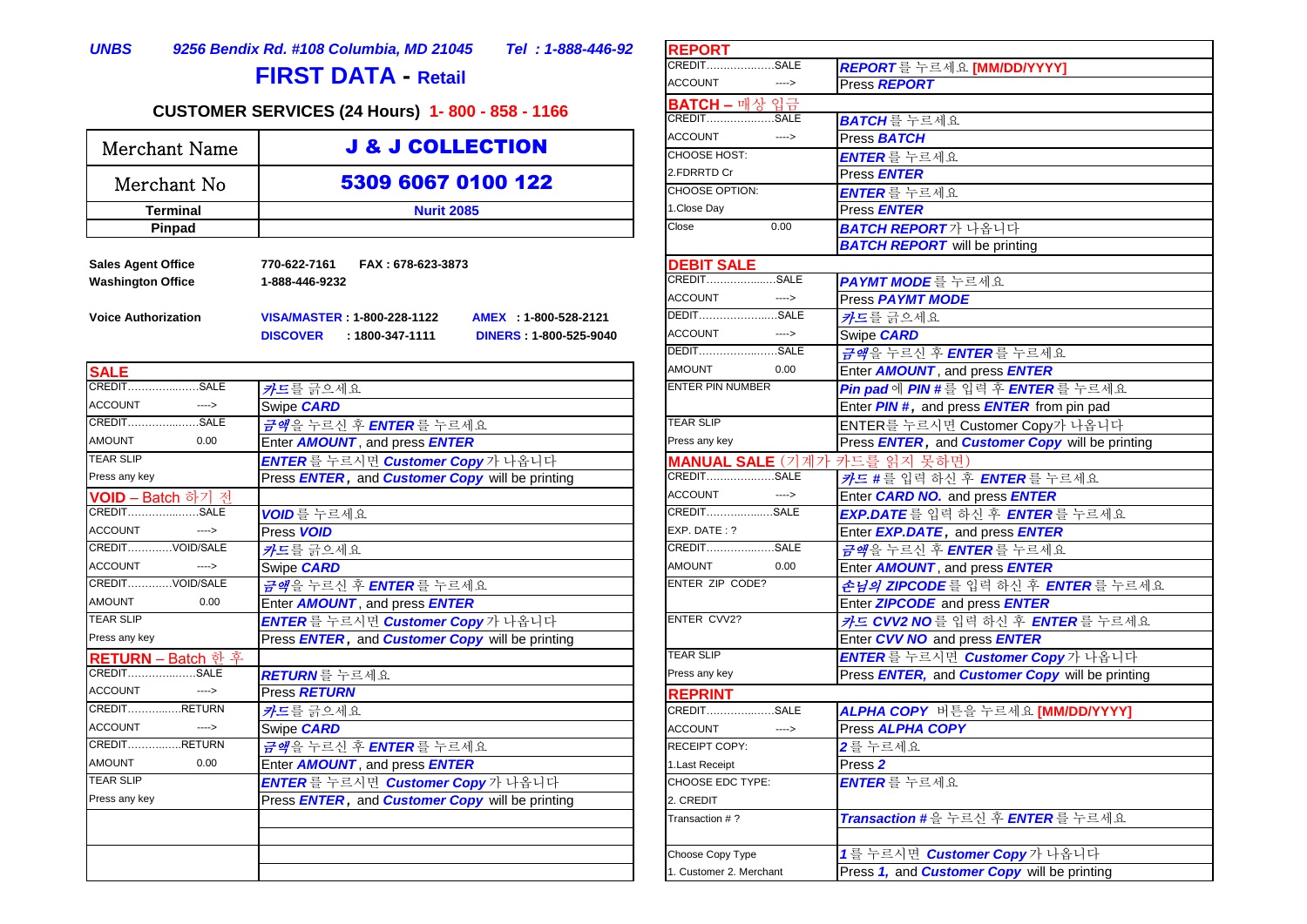| <b>MOTO - MANUAL SALE</b>    |                                                  |                              |       | BATCH – 매상 입금( * Screen을 반드시 확인하세요)              |
|------------------------------|--------------------------------------------------|------------------------------|-------|--------------------------------------------------|
| <b>CREDIT</b><br><b>SALE</b> | 카드 #를 입력 하신 후 ENTER를 누르세요                        | <b>CREDIT</b><br><b>SALE</b> |       | <b>BATCH를 누르세요</b>                               |
| <b>ACCOUNT</b><br>$---$      |                                                  | <b>ACCOUNT</b>               | ----> |                                                  |
| <b>CREDIT</b><br><b>SALE</b> | EXP.DATE를 입력 하신 후 ENTER를 누르세요                    | ICHOOSE HOST:                |       | ENTER를 누르세요                                      |
| EXP. DATE: ?                 |                                                  | 2.FDRRTD Cr                  |       |                                                  |
| CREDIT<br><b>SALE</b>        | 금액을 누르신 후 ENTER를 누르세요                            | <b>CHOOSE OPTION:</b>        |       | ENTER를 누르세요                                      |
| <b>AMOUNT</b><br>0.00        |                                                  | 1.Close Day                  |       |                                                  |
| Card Present?                | MENU를 누르세요                                       | Close                        |       | 0.00 BATCH REPORT가 나옵니다                          |
| ENTER=YES, MENU=NO           |                                                  |                              |       | ( * Batch Report 결과 반드시 확인하세요 )                  |
| <b>ENTER CVV2?</b>           | 카드 CVV2 NO를 입력 하신 후 ENTER를 누르세요                  |                              |       |                                                  |
|                              |                                                  |                              |       |                                                  |
| Stree Address?               | 손님의 ZIPCODE를 입력 하신 후 ENTER를 누르세요                 |                              |       |                                                  |
|                              |                                                  |                              |       | * Batch를 한 후 반드시 Respon를 확인하세요 ( CLOSE 0.00 )    |
| <b>IENTER ZIP CODE?</b>      | <i>손님의 ZIPCODE</i> 를 입력 하신 후 <i>ENTER</i> 를 누르세요 |                              |       | * Screen에 나타난 내용을 꼭 확인하시면서 다음 순서에 따라 CLOSE를 하서   |
|                              |                                                  |                              |       | * Sale이 CLEAR 될 수 있으므로 확인하신 후 문제가 있으시면 저희 OFFICE |
| <b>TEAR SLIP</b>             | ENTER를 누르시면 Customer Copy가 나옵니다                  | 연락주세요                        |       |                                                  |
| Press any key                |                                                  |                              |       |                                                  |

|                       |       | BATCH – 매상 입금( * Screen을 반드시 확인하세요)               |
|-----------------------|-------|---------------------------------------------------|
| CREDIT<br>SAI F       |       | BATCH를 누르세요                                       |
| <b>ACCOUNT</b>        | ----> |                                                   |
| CHOOSE HOST:          |       | ENTER를 누르세요                                       |
| 2.FDRRTD Cr           |       |                                                   |
| <b>CHOOSE OPTION:</b> |       | ENTER를 누르세요                                       |
| 1.Close Day           |       |                                                   |
| Close                 | 0.00  | <b>BATCH REPORT</b> 가 나옵니다                        |
|                       |       | ( * Batch Report 결과 반드시 확인하세요 )                   |
|                       |       |                                                   |
|                       |       |                                                   |
|                       |       |                                                   |
|                       |       | * Batch를 한 후 반드시 Respon를 확인하세요 ( CLOSE 0.00 )     |
|                       |       | * Screen에 나타난 내용을 꼭 확인하시면서 다음 순서에 따라 CLOSE를 하세요   |
|                       |       | * Sale이 CLEAR 될 수 있으므로 확인하신 후 문제가 있으시면 저희 OFFICE로 |
| 연락주세요                 |       |                                                   |
|                       |       |                                                   |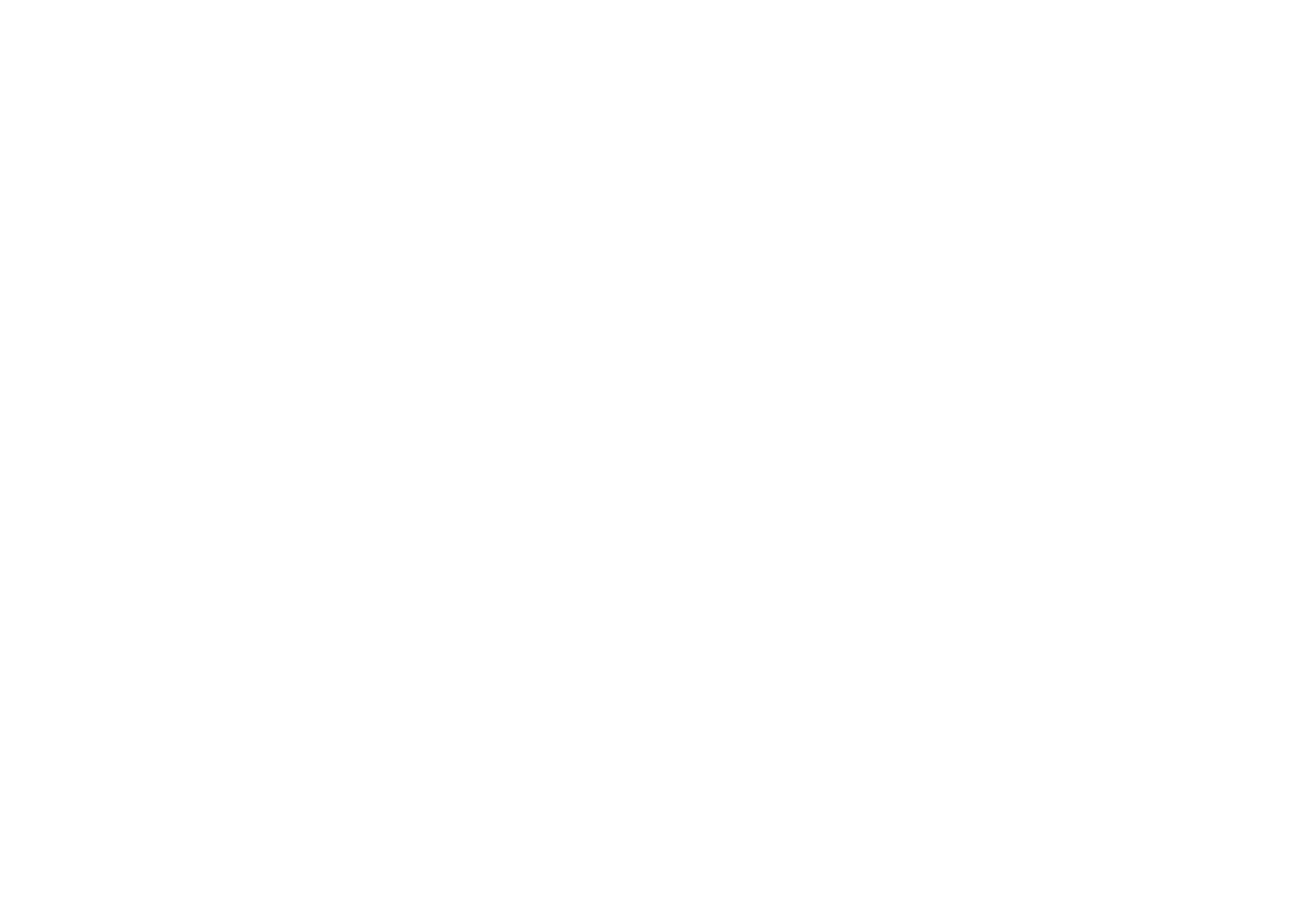| Terminal_ID:                                                                          |        | NOVA Ret Host 4.14H<br>0075420008006016995001 |        |
|---------------------------------------------------------------------------------------|--------|-----------------------------------------------|--------|
|                                                                                       |        | Merchant_ID: 8006016995                       |        |
| $Prompt\_Tax:$<br>Prompt_CU:                                                          |        |                                               | N<br>N |
| Batch Number:<br>B2                                                                   |        | Respon. GBOK 00202211130                      | 1      |
| $\overline{1}$<br>SALE \$<br>O RTRN \$<br>1 NET \$<br>O VOID \$<br>$0$ $DB_S$ \$<br>0 | DB R S | 0.01<br>0.00<br>0.01<br>0.00<br>0.00<br>0.00  |        |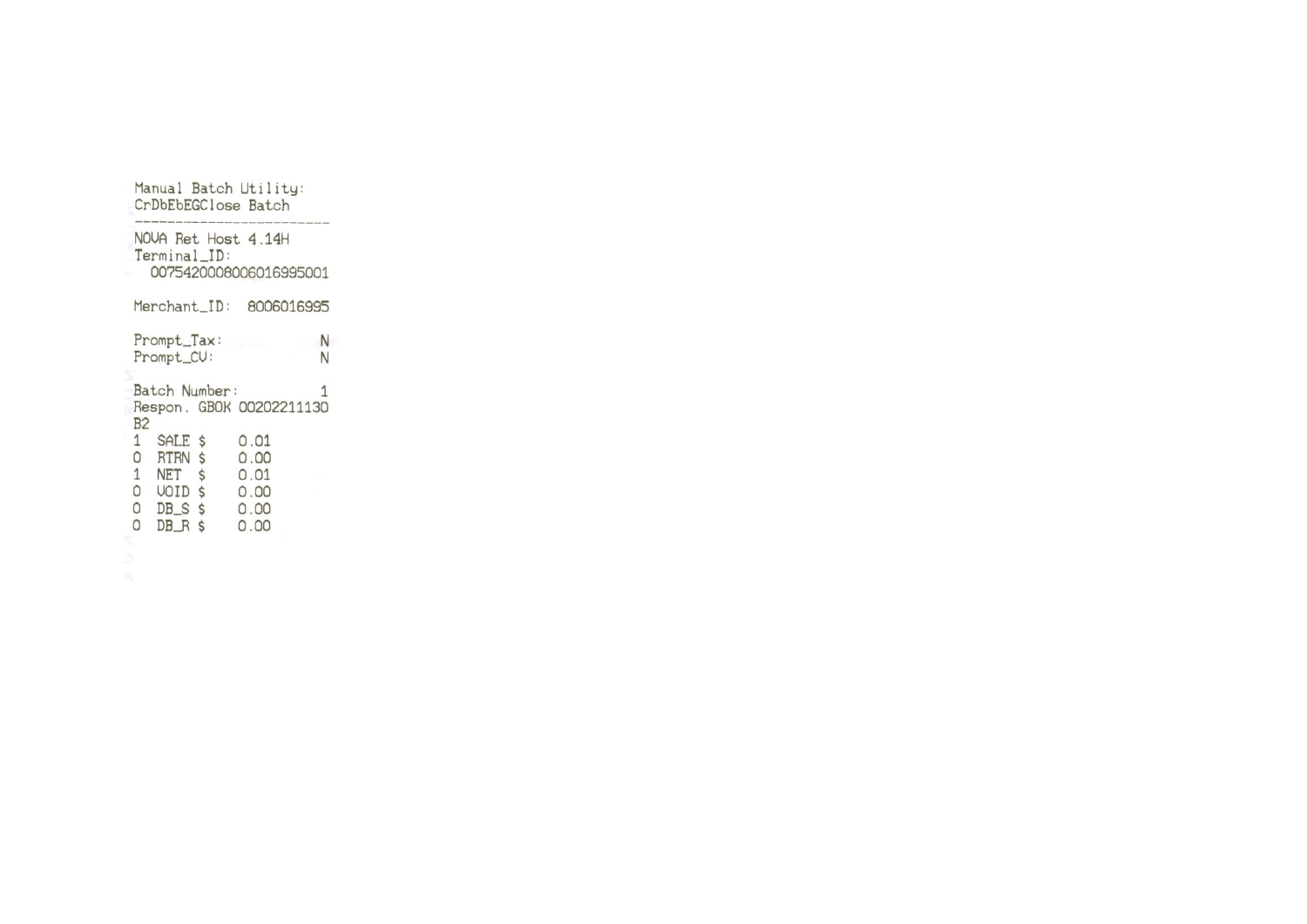Manual Batch Utility: CrDbClose Batch **Contract Contract Contract** FDR ETC PLUS U4.16 Merchant\_ID: 518564510110539 Device ID: 0125 ETC\_Type:  $\overline{7}$ Batch Number:  $\circ$ Response: CLOSE  $.01$ 

Batch ID: 190250070125144735

THE R. P. LEWIS CO., LANSING, MICH. 49-14039-1-120-2 **BETHEL CLEANERS** 3410 SUGARLOAF PKWY LAURENCEUILLE GA 30044 404-784-1312

Batch Report

01/25/2007 15:46:47

**Similar** 

Terminal Number: 2110539

EDC: CREDIT

Trn Crd Tp Acct \$ Amount \*\*\*\*\*\*\*\*\*\*\*\*\*\*\*\*\*\*\*\*\*\*\*\*\* 1 UIS SL 3367  $0.01$ **\*\*\*\*\*\*\*\*\*\*\*\*\*\*\*\*\*\*\*\*\*\*\*\*\* CREDIT Records:**  $\frac{1}{2}$ CREDIT TOTAL:  $0.01$ TOTAL OF TRANSACTIONS **WITHOUT TIPS:**  $A^{\mathcal{A}}$